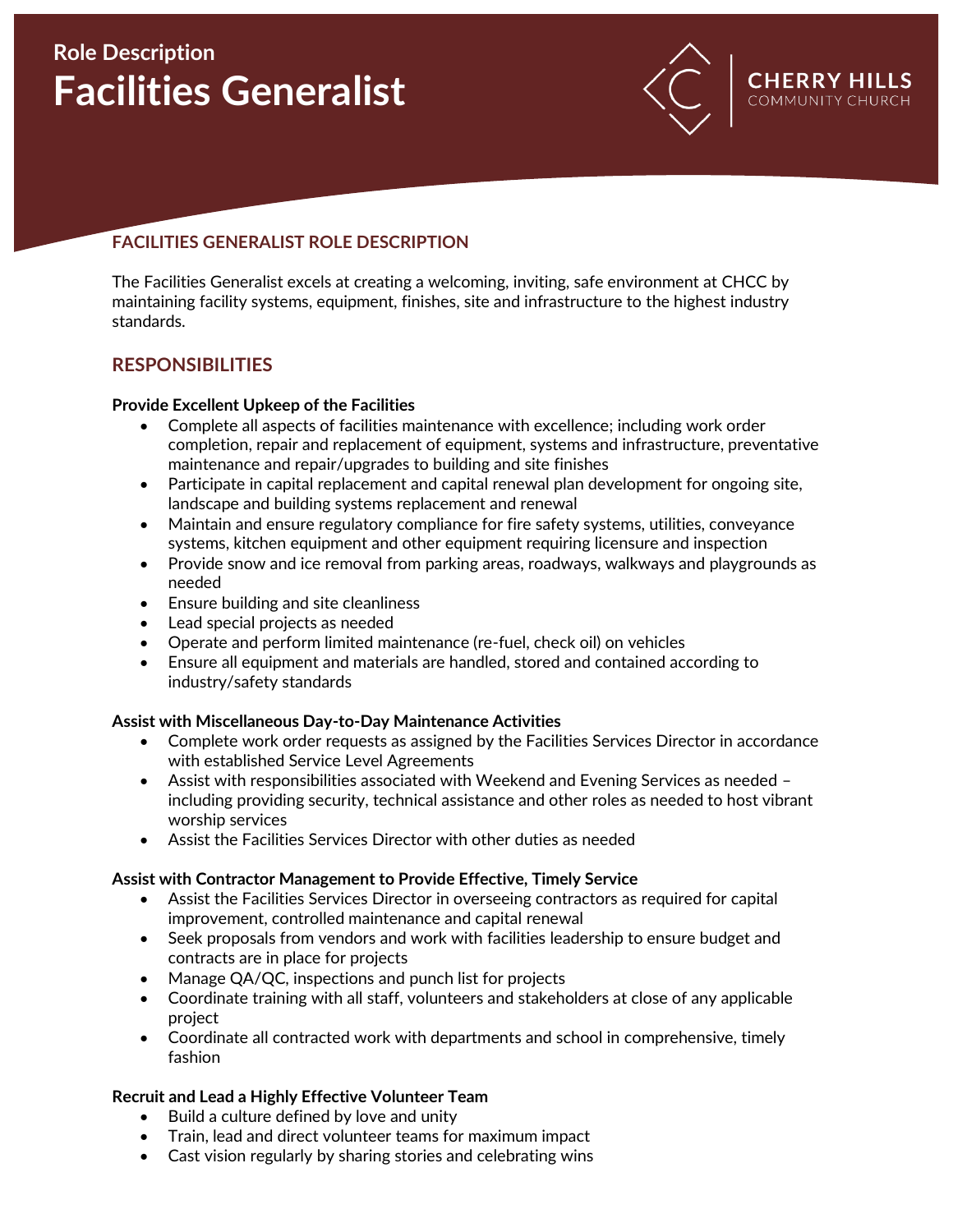## **Facilities Generalist MINISTRY:**

- Provide coaching and feedback for continuous improvement
- Oversee volunteer teams as assigned by supervisor

#### **Ensure Accurate, Timely Response to Communication Requests**

- Manage email, voicemail and communication requests in a timely, thorough manner
- Build trust by maintaining confidence of information
- Respond to all communication with professionalism, discretion and a service orientation

#### **Complete Other Duties Assigned by Supervisor**

#### **Model Servant Leadership and Exhibit a Helpful, Joyful Attitude**

#### **Serve as a Fantastic Teammate to Church Leadership, Supervisor and Peers**

- Demonstrate loyalty to teammates in action and word
- Pursue and uphold relational unity with teammates
- Make assists for teammates to facilitate church-wide wins
- Uphold the six commitments of trust and trustworthiness

#### **Demonstrate a Commitment to Growth**

- Receive and apply training and development from the Facilities Services Director
- Collaborate with Facilities Services Director and teammates/peers to determine strategies for ongoing professional development
- Attend Department and All-Staff Meetings

## **WHO WE ARE**

We're a vibrant church of everyday people who come together in many ways – in exploring and learning about faith, in raising kids and strengthening marriages, and in discovering the fullness of life God desires for each of us.

At our core we are all about love.

- Love Expressed which is all about God receiving the worship He deserves.
- **■** Love Experienced that's all about helping you grow in experiencing the love of God.
- Love Extended which is all about extending the love of God out to those who need it most in mission.

## **WHO YOU ARE**

#### **You Model a Growing and Vibrant Relationship with Christ**

- Pursue full devotion to Christ and live the life we are inviting others to live
- Manifest the fruit of the Spirit in work habits and relationships
- Pursue spiritual growth through community and a daily (or almost daily) Biblical engagement
- **Embody other-centered, servant-leadership in all interactions**
- Reflect Christ's heart for reaching the spiritually lost

#### **You Demonstrate Commitment to Cherry Hills Community Church**

- Pursue church membership and live out the four commitments of active membership, which are wholehearted worship, daily Bible reading and reflection, pray for and pursue friendships with those who don't know Christ, and 3P giving (priority, percentage, and progressive)
- Be an active, engaged participant at weekend services and involved in community
- **EXECT:** Serve at church-wide, all-hands-on-deck events (Examples: Christmas & Easter service, etc.)
- **EXECT** Accept and uphold CHCC's [Statement of Our Faith](https://chcc.org/wp-content/uploads/2018/03/StatementOfFaith_0318_FINAL.pdf)